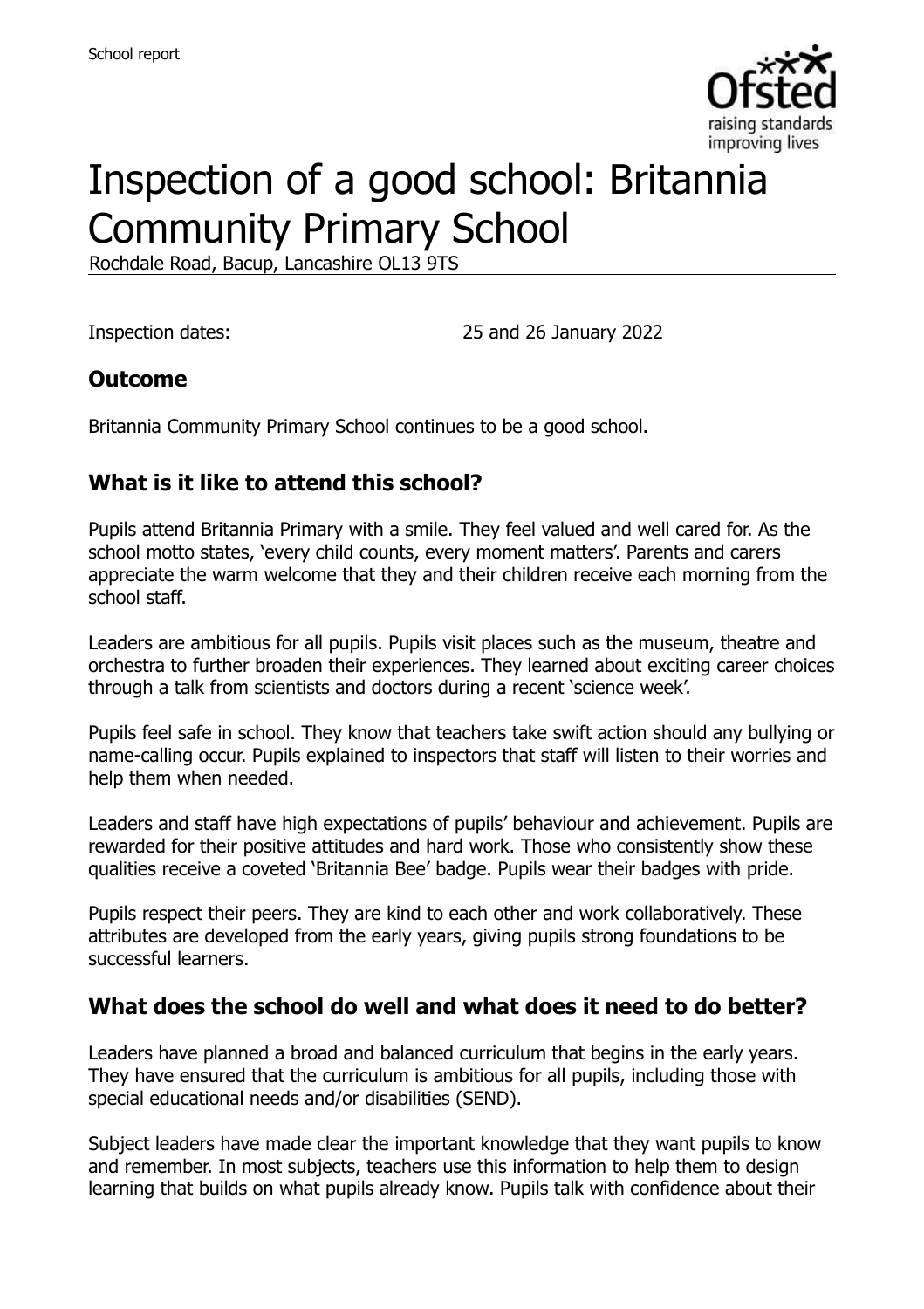

learning. For example, pupils in Year 1 could explain different strategies to make the number eight in their mathematics lesson. In Year 5, pupils were able to interpret a range of increasingly complex information from different types of graphs.

In a small number of subjects, leaders have only clarified more recently the important knowledge that pupils need to learn. Consequently, teachers are at an earlier stage of being able to use this information to build on pupils' prior learning. In these subjects, pupils do not display the same depth of knowledge.

Reading is a priority for leaders. Children learn phonics as soon as they join the Reception class. Staff receive regular phonics training. This enables them to deliver the phonics curriculum effectively across the early years and key stage 1. Pupils' reading knowledge is developed logically over time with books that match the sounds that they know. Any pupils, including those in key stage 2 who find reading more difficult, receive the help that they need to catch up quickly. This helps pupils read with fluency and understanding.

Pupils talked knowledgeably about different books and their favourite authors. They enjoy listening to their teachers read to them. Teachers use a range of books to support pupils' learning in other subjects. For example, pupils in Year 3 were able to quickly retrieve key information about the Stone Age from books in their history lesson.

Pupils are polite and respectful. They work hard in their lessons. Learning is rarely disrupted with any misbehaviour. At breaktimes, pupils take part in a range of activities. They wait patiently for their turn if the equipment is already being used by others.

Leaders encourage pupils to be active citizens. Older pupils take on a range of responsibilities, such as reading to children in the Reception class. Pupils support different charities. They have recently been involved in litter picking in their local area. Pupils understand the importance of rules and democracy in society. They celebrate diversity. One pupil explained, 'Everybody is equal, even though we are all different.'

Leaders identify pupils with SEND quickly. Well-trained staff support pupils with SEND effectively. Leaders work closely with a range of agencies to provide specialist support for this group of pupils when required. As a result, pupils with SEND, including children in the early years, access the same curriculum as their peers. These actions are helping pupils with SEND achieve well.

Governors are knowledgeable about leaders' priorities. They support and challenge leaders in their work to make further improvements. Leaders and governors are considerate of staff's workload and well-being.

# **Safeguarding**

The arrangements for safeguarding are effective.

Pupils are taught how to keep themselves safe. Leaders use the curriculum and a range of visitors to help them understand the risks to their safety that they may face. For instance,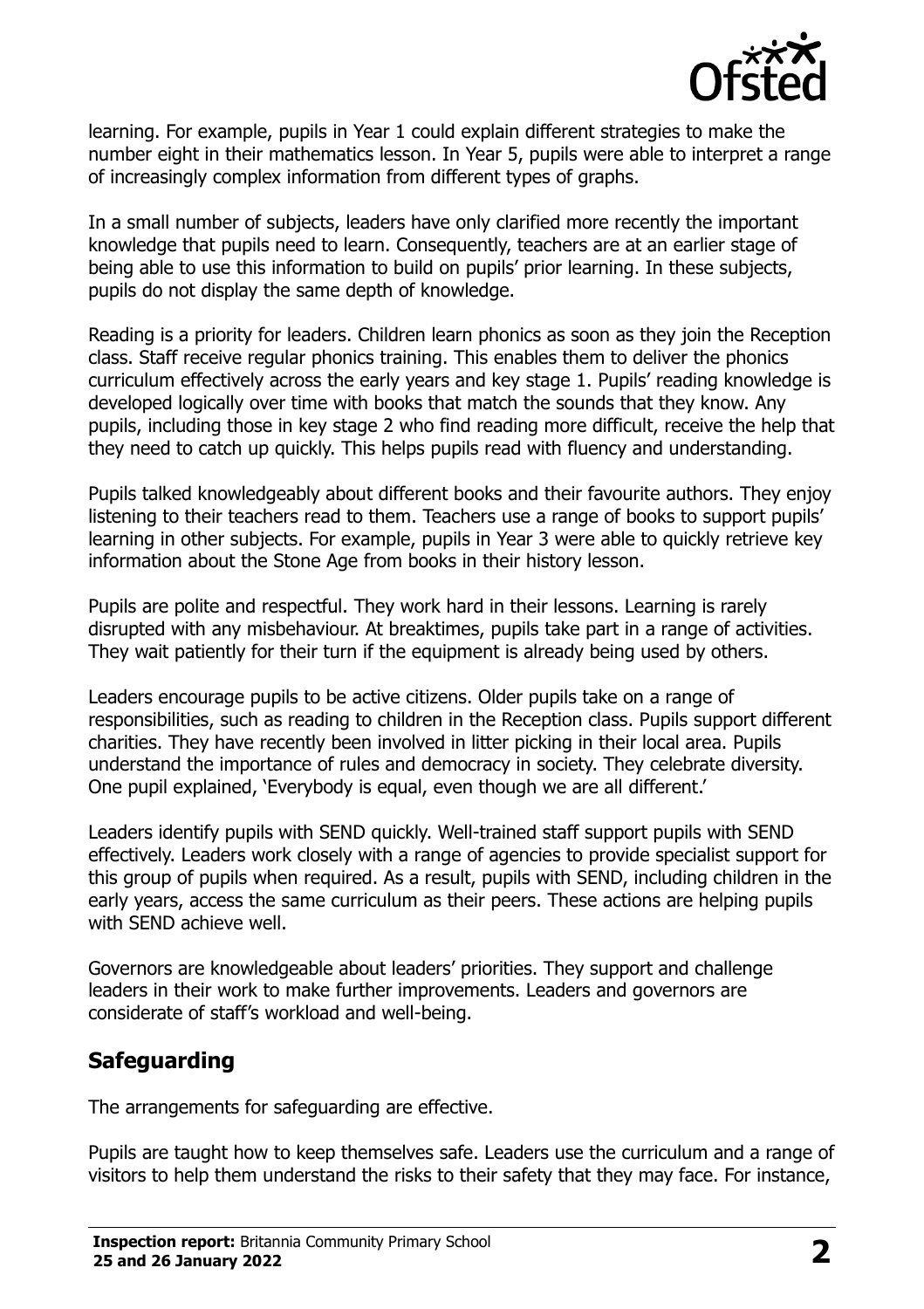

the police have recently talked to pupils about a variety of topics, including 'stranger danger'. Another visitor talked to older pupils about the dangers of drugs.

Staff receive extensive and regular training to help them to identify any pupils who may be at risk from harm. Staff understand the process for reporting any concerns that they may have. They follow these processes quickly and diligently. Leaders work with a range of outside agencies to provide pupils and their families with any additional support that they may require.

# **What does the school need to do to improve?**

# **(Information for the school and appropriate authority)**

In a small number of subjects, leaders have only finalised recently the important knowledge that pupils need to know and remember. This means that teachers are at an early stage of planning activities that build on pupils' prior learning. Leaders should ensure that teachers are given the time to embed this important knowledge so that learning builds on earlier content. This will help pupils to deepen their understanding of these subjects and know and remember more of the intended curriculum.

# **Background**

When we have judged a school to be good, we will then normally go into the school about once every four years to confirm that the school remains good. This is called a section 8 inspection of a good or outstanding school, because it is carried out under section 8 of the Education Act 2005. We do not give graded judgements on a section 8 inspection. However, if we find evidence that a school would now receive a higher or lower grade, then the next inspection will be a section 5 inspection. Usually this is within one to two years of the date of the section 8 inspection. If we have serious concerns about safeguarding, behaviour or the quality of education, we will deem the section 8 inspection as a section 5 inspection immediately.

This is the first section 8 inspection since we judged the school to be good in January 2017.

# **How can I feed back my views?**

You can use [Ofsted Parent View](https://parentview.ofsted.gov.uk/) to give Ofsted your opinion on your child's school, or to find out what other parents and carers think. We use information from Ofsted Parent View when deciding which schools to inspect, when to inspect them and as part of their inspection.

The Department for Education has further quidance on how to complain about a school.

If you are the school and you are not happy with the inspection or the report, you can [complain to Ofsted.](https://www.gov.uk/complain-ofsted-report)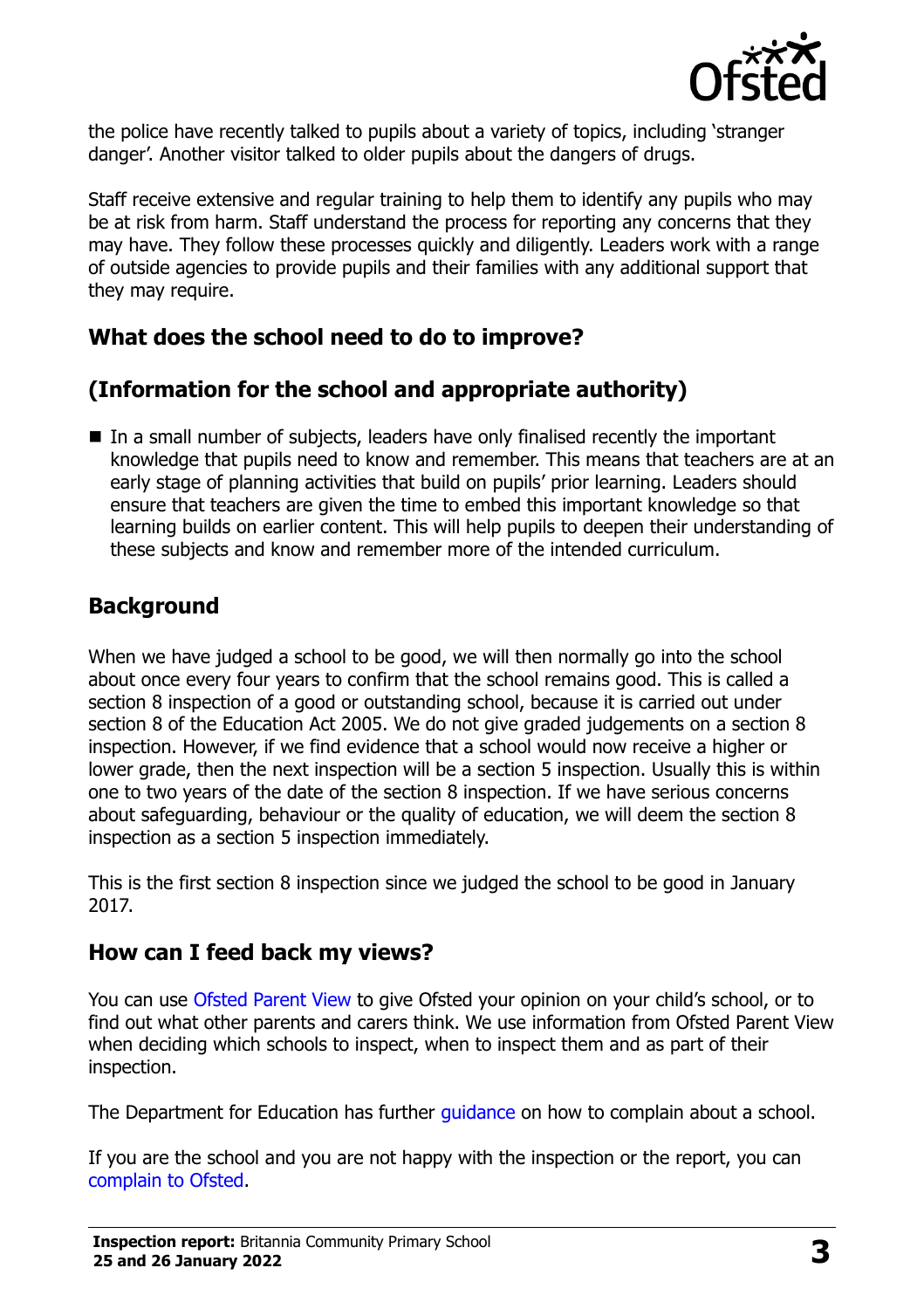

# **Further information**

You can search for [published performance information](http://www.compare-school-performance.service.gov.uk/) about the school.

In the report, '[disadvantaged pupils](http://www.gov.uk/guidance/pupil-premium-information-for-schools-and-alternative-provision-settings)' refers to those pupils who attract government pupil premium funding: pupils claiming free school meals at any point in the last six years and pupils in care or who left care through adoption or another formal route.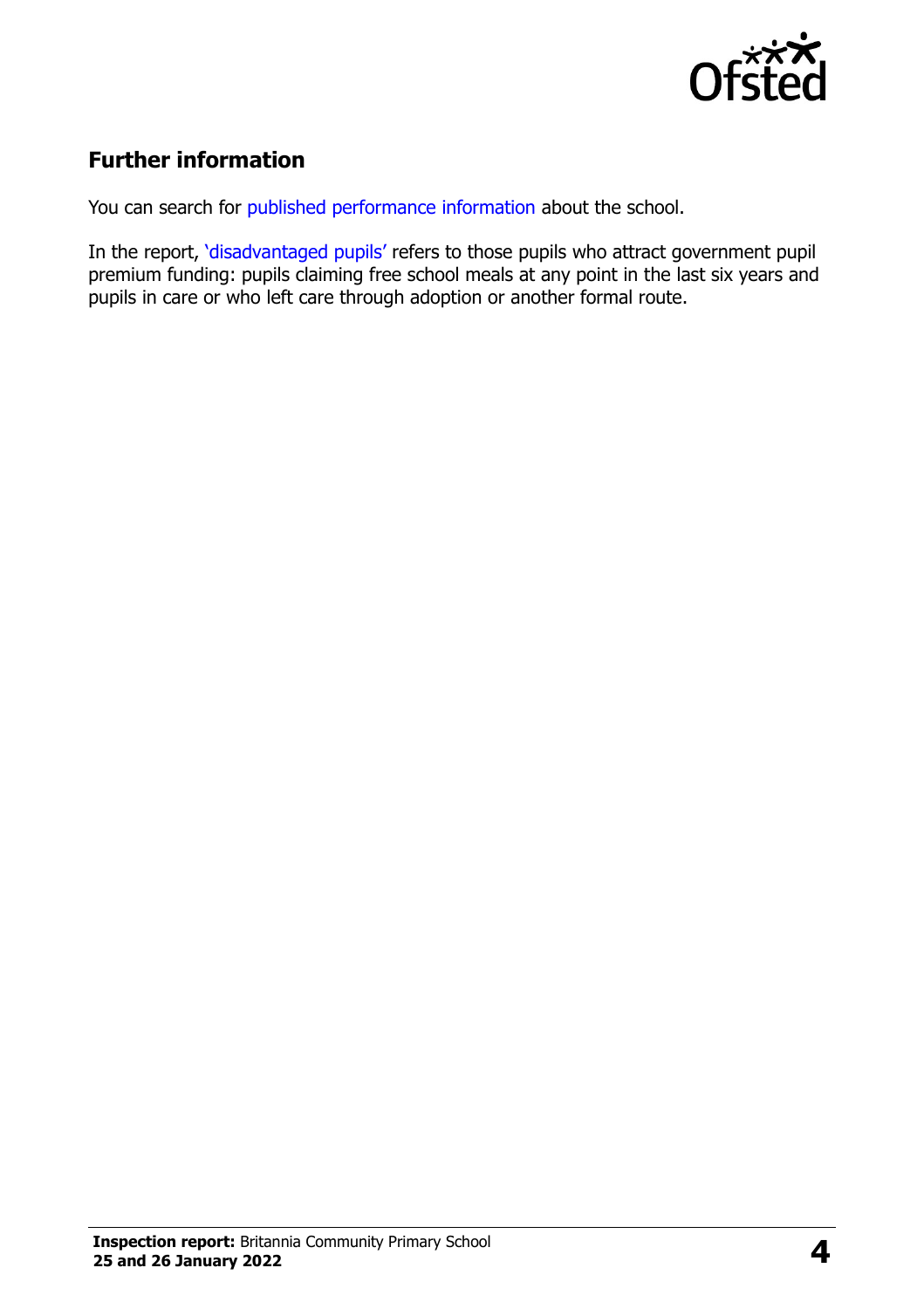

#### **School details**

| Unique reference number             | 119189                                                               |
|-------------------------------------|----------------------------------------------------------------------|
| <b>Local authority</b>              | Lancashire                                                           |
| <b>Inspection number</b>            | 10211222                                                             |
| <b>Type of school</b>               | Primary                                                              |
| <b>School category</b>              | Community                                                            |
| Age range of pupils                 | 4 to 11                                                              |
| <b>Gender of pupils</b>             | Mixed                                                                |
| Number of pupils on the school roll | 213                                                                  |
| <b>Appropriate authority</b>        | The governing body                                                   |
| <b>Chair of governing body</b>      | Morris Stemp                                                         |
| <b>Headteacher</b>                  | Natalie Longstaff                                                    |
| <b>Website</b>                      | www.britanniaprimary.co.uk                                           |
| Date of previous inspection         | 17 and 18 January 2017, under section 5 of<br>the Education Act 2005 |

# **Information about this school**

- Since the previous inspection, a new chair of governors has been appointed.
- The school does not make use of any alternative provision.

#### **Information about this inspection**

- This was the first routine inspection the school received since the COVID-19 pandemic began. The inspector discussed the impact of the pandemic with leaders and has taken that into account in his evaluation of the school.
- During the inspection, the inspector held meetings with the headteacher, the deputy headteacher and eight members of the governing body, including the chair of governors. He also spoke with a representative of the local authority.
- The inspector carried out deep dives in early reading, mathematics and history. This involved visiting lessons with subject leaders, discussing curriculum plans, talking to pupils and teachers and reviewing pupils' work.
- The inspector held discussions with the subject leaders for art and design and computing. He also observed pupils reading to a familiar adult.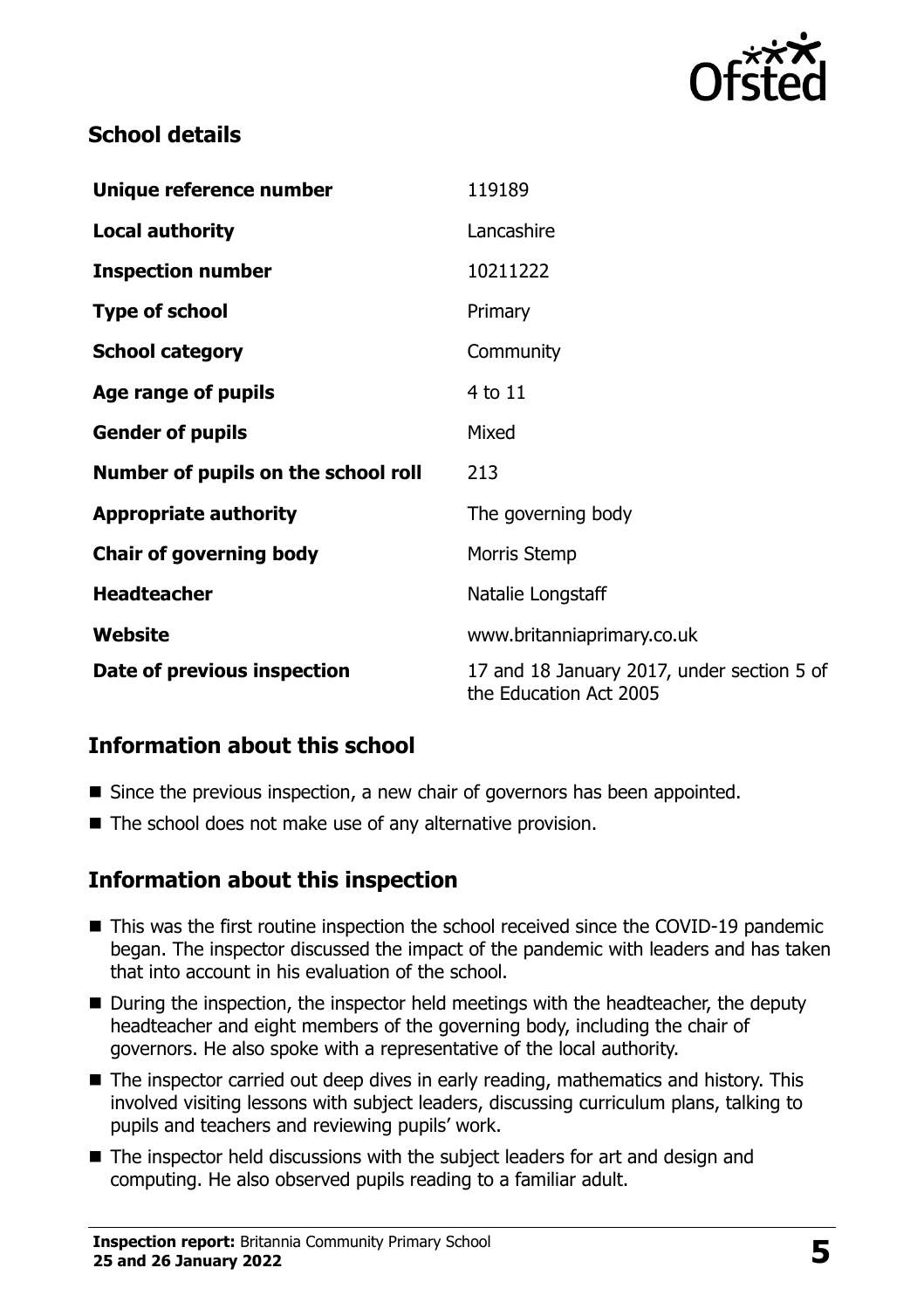

- The inspector observed pupils' behaviour at playtimes, lunchtime and during lessons. Pupils also talked to the inspector about their views of their school.
- The inspector considered the responses to Ofsted Parent View and spoke with parents at the start of the school day. He also considered responses to Ofsted's pupil and staff questionnaires.
- The inspector reviewed a range of safeguarding documentation. This included the record of checks on staff suitability to work with pupils.

#### **Inspection team**

John Tomlinson, lead inspector Her Majesty's Inspector